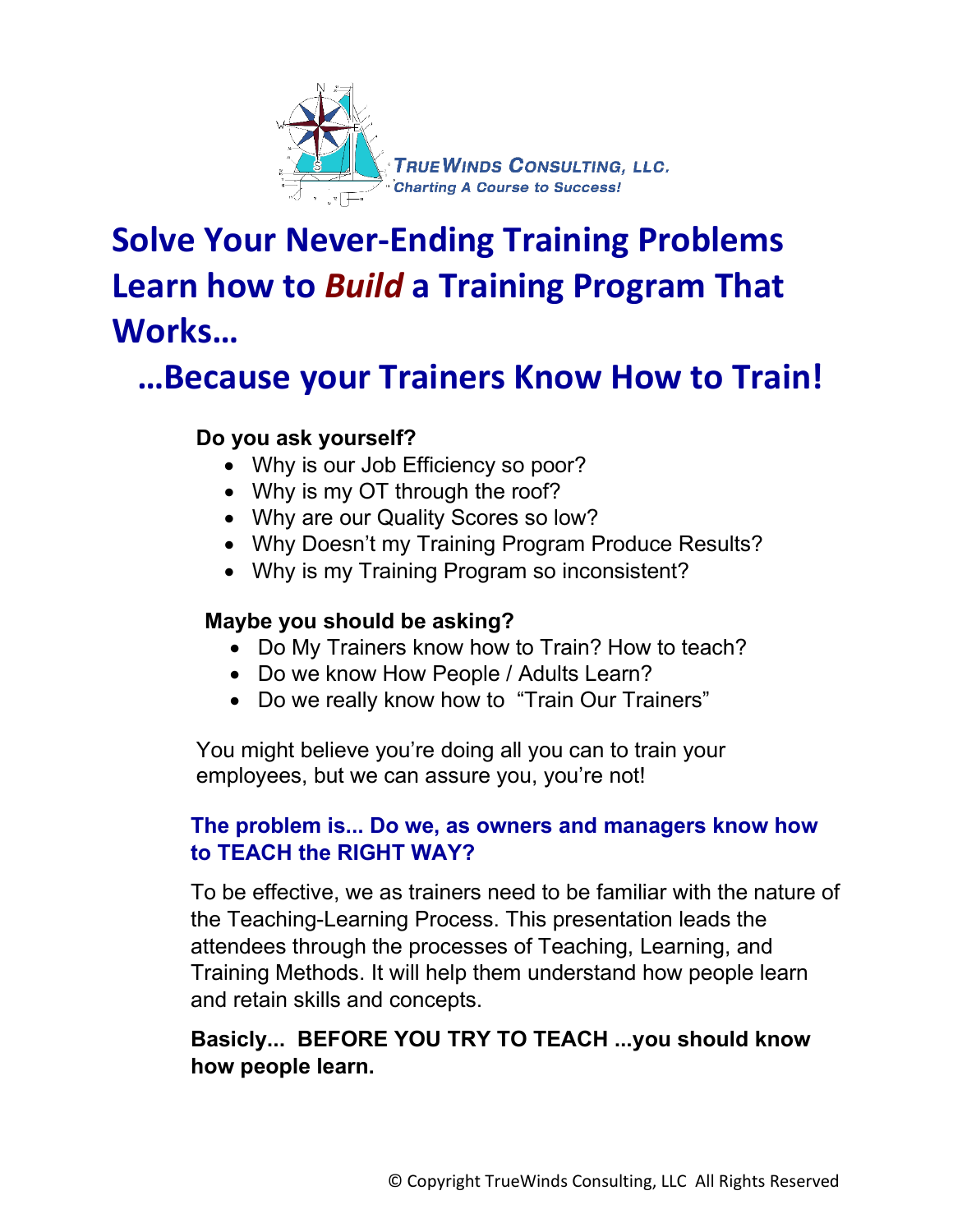**Attendees will be presented with**:

- **The 4 basic precepts of the Teaching process.**
- **The five basic ways in which People / Adults / Trainees learn skills and concepts**
- **A Simple Repeatable Process for conveying specific skills related to specific tasks**
- **A program that assures comprehension and validates the successful outcome of the training event.**

Join Fred Haskett for a half day Virtual Train Your Trainers Seminar and he will:

### **Teach You…**

**…How to Teach Your …Trainers How to Teach.** 



For over 40 years Harvester Fred has served as a senior executive with some of the most outstanding organizations in the Green Industry.

He has been an owner. He has served as

President, Vice President, Regional Manager, and Division Manager.

Fred has had P&L responsibility for multi-state and multi-branch operations with revenues exceeding \$45 million annually. During his career, Fred has directly managed the PROFITABLE production of more than \$108 million in lawn care and tree care services, and \$270 million in landscape services.